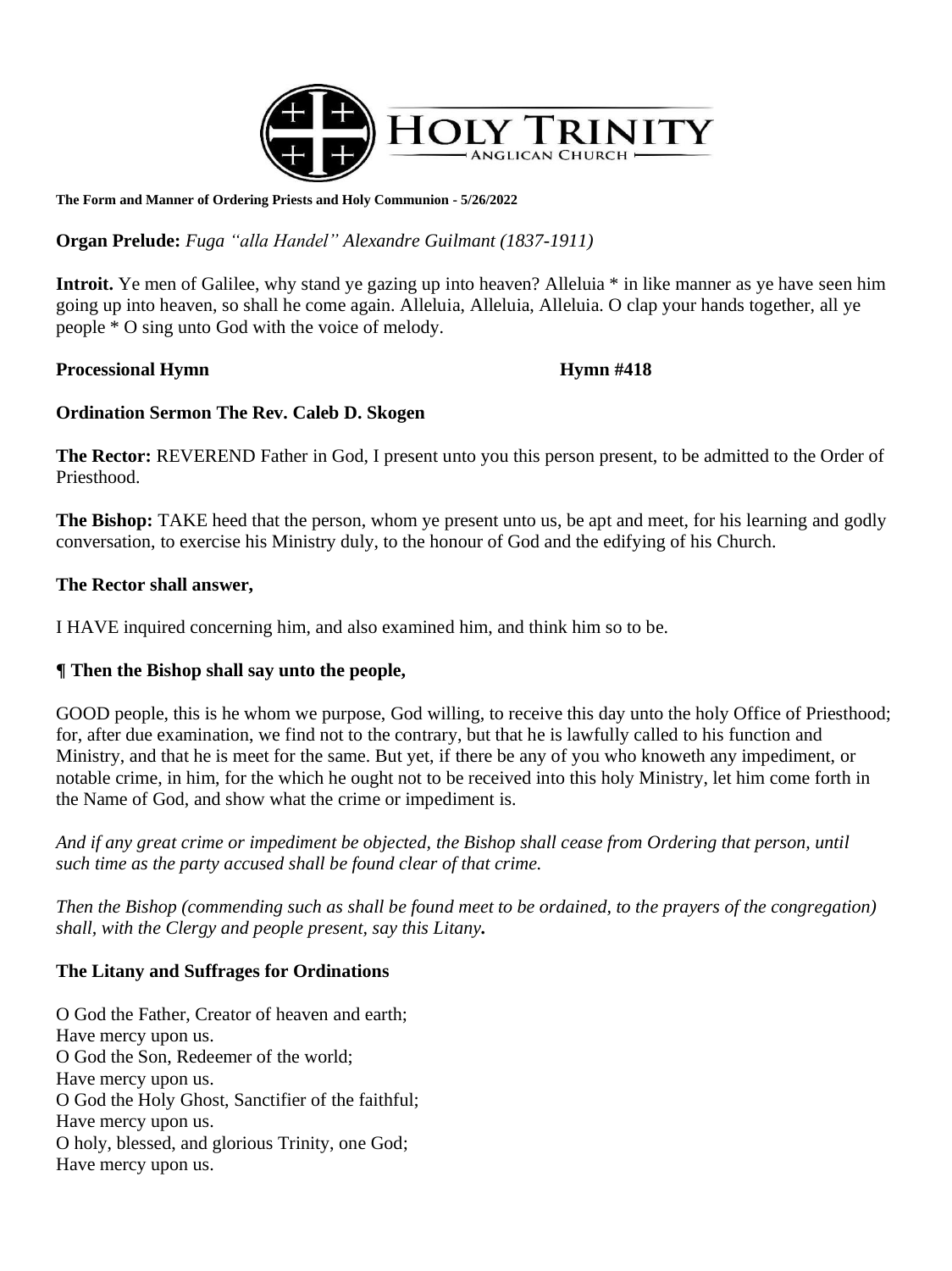WE beseech thee to hear us, good Lord; and that it may please thee to grant peace to the whole world, and to thy Church;

We beseech thee to hear us, good Lord.

That it may please thee to sanctify and bless thy holy Church throughout the world;

We beseech thee to hear us, good Lord.

That it may please thee to inspire all Bishops, Priests, and Deacons, with love of thee and of thy truth; We beseech thee to hear us, good Lord.

That it may please thee to endue all Ministers of thy Church with devotion to thy glory and to the salvation of souls;

We beseech thee to hear us, good Lord.

That it may please thee to bless this thy servant, now to be admitted to the Order of Priesthood and to pour thy grace upon him; that he may duly execute his Office, to the edifying of thy Church, and to the glory of thy holy Name;

We beseech thee to hear us, good Lord.

That it may please thee to guide by thine indwelling Spirit those whom thou dost call to the Ministry of thy Church; that they may go forward with courage, and persevere unto the end;

We beseech thee to hear us, good Lord.

That it may please thee to increase the number of the Ministers of thy Church, that the Gospel may be preached to all people;

We beseech thee to hear us, good Lord.

That it may please thee to hasten the fulfilment of thy purpose, that thy Church may be one;

That it may please thee to grant that we, with all thy saints, may be partakers of thine everlasting kingdom; We beseech thee to hear us, good Lord.

Lord, have mercy upon us. Christ, have mercy upon us. Lord, have mercy upon us.

**ALL:** Our Father, who art in heaven, Hallowed be thy Name. Thy kingdom come. Thy will be done, On earth as it is in heaven. Give us this day our daily bread. And forgive us our trespasses, As we forgive those who trespass against us. And lead us not into temptation, But deliver us from evil. *Amen.*

**Minister.** Hearken unto our voice, O Lord, when we cry unto thee; Have mercy upon us and hear us.

**Minister.** O Lord, arise, help us; And deliver us for thy Name's sake.

**Minister.** Let thy priests be clothed with righteousness; And let thy saints sing with joyfulness.

**Minister.** Lord, hear our prayer; And let our cry come unto thee.

**Minister.** Let us pray.

O GOD, who dost ever hallow and protect thy Church; Raise up therein, through thy Spirit, good and faithful stewards of the mysteries of Christ, that by their ministry and example thy people may abide in thy favour and be guided in the way of truth; through Jesus Christ our Lord, who liveth and reigneth with thee in the unity of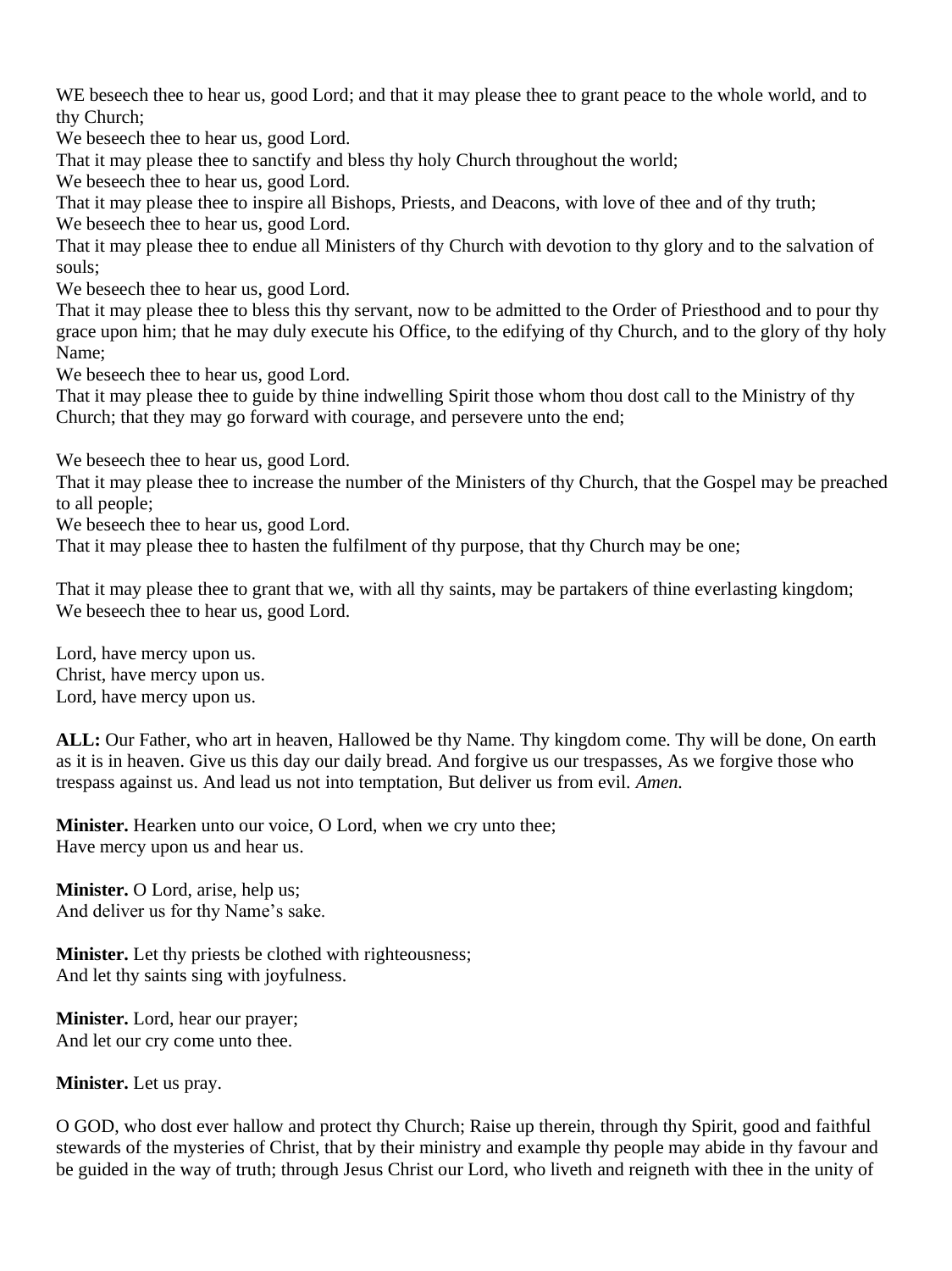the same Spirit ever, one God, world without end. *Amen.*

## **The Ante Communion**

## **Collect for Purity Pg. 85 BCP**

ALMIGHTY God, unto whom all hearts are open, all desires known, and from whom no secrets are hid; Cleanse the thoughts of our hearts by the inspiration of thy Holy Spirit, that we may perfectly love thee, and worthily magnify thy holy Name; through Christ our Lord. *Amen.*

## **The Summary of the Law** [*NOTE: Used for all services that the Decalogue is not used*.] **Pg. 87 BCP**

**Celebrant:** Hear what our Lord Jesus Christ saith.

THOU shalt love the Lord thy God with all thy heart, and with all thy soul, and with all thy mind. This is the first and great commandment. And the second is like unto it, Thou shalt love thy neighbour as thyself. On these two commandments hang all the Law and the Prophets.

## **Kyrie, eleison (sung – Hymn 781) Pg. 87 BCP**

Lord, have mercy upon us. *Christ, have mercy upon us.*  Lord, have mercy upon us.

## **Collect for Grace** Pg. 88 **BCP**

O ALMIGHTY Lord, and everlasting God, vouchsafe, we beseech thee, to direct, sanctify, and govern, both our hearts and bodies, in the ways of thy laws, and in the works of thy commandments; that, through thy most mighty protection, both here and ever, we may be preserved in body and soul; through our Lord and Saviour Jesus Christ. *Amen*

## **The Collect Pg. 542 BCP**

**Celebrant:** Almighty God, Giver of all good things, who by thy Holy Spirit hast appointed diverse Orders of Ministers in thy Church; Mercifully behold this thy servant now called to the Office of Priesthood; and so replenish him with the truth of thy Doctrine, and adorn thee in this Office, to the glory of thy Name, and the edification of thy Church; through the merits of our Saviour Jesus Christ, who liveth and reigneth with thee and the same Holy Spirit, world without end. Amen.

GRANT, we beseech thee, Almighty God, that like as we do believe thine only-begotten Son our Lord Jesus Christ to have ascended into the heavens; so we may also in heart and mind thither ascend, and with him continually dwell, who liveth and reigneth with thee and the Holy Ghost, one God, world without end. *Amen*

## The Epistle: Ephesians 4:7-13 Pg.542 BCP

UNTO every one of us is given grace according to the measure of the gift of Christ. Wherefore he saith, When he ascended up on high, he led captivity captive, and gave gifts unto men. (Now that he ascended, what is it but that he also descended first into the lower parts of the earth? He that descended is the same also that ascended up far above all heavens, that he might fill all things.) And he gave some, apostles; and some, prophets; and some, evangelists; and some, pastors and teachers; for the perfecting of the saints, for the work of the ministry,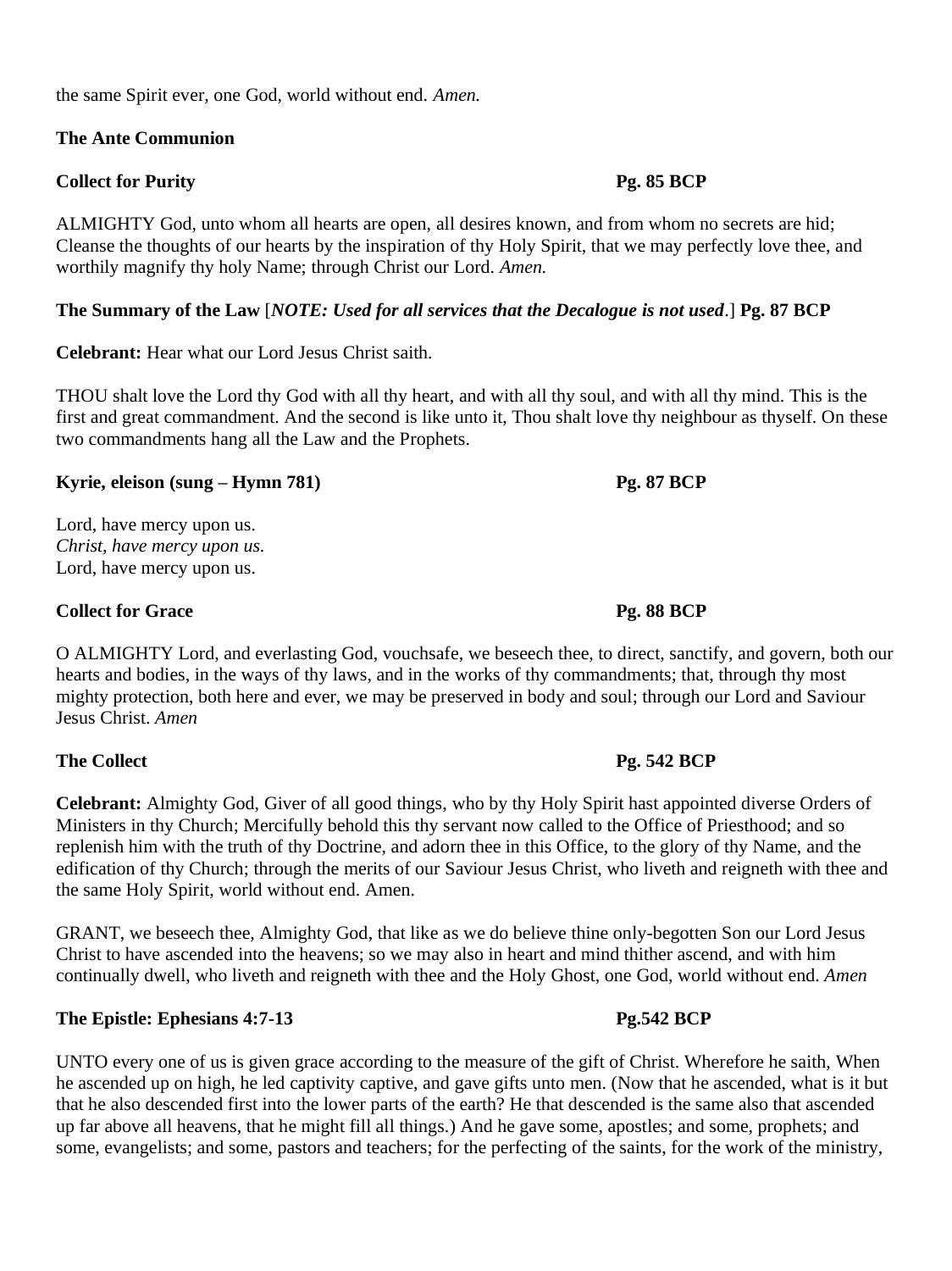for the edifying of the body of Christ: till we all come in the unity of the faith, and of the knowledge of the Son of God, unto a perfect man, unto the measure of the stature of the fullness of Christ.

## **Gradual Hymn Hymn 151, vv. 1-2**

### **The Gospel: St. Matthew 9:36-38 (Responses sung to Hymnal 789) Pg. 543 BCP**

WHEN Jesus saw the multitudes, he was moved with compassion on them, because they fainted, and were scattered abroad, as sheep having no shepherd. Then saith he unto his disciples, The harvest truly is plenteous, but the labourers are few; pray ye therefore the Lord of the harvest, that he will send forth labourers into his harvest.

## **Gradual Hymn Hymn 151, vv. 3-4**

## **The Ordination of Jacob D. Skogen**

### **The Bishop will say to those assembled: Pg. 544 – 548 BCP**

Ye have heard, Brethren, as well in your private examination, as in the exhortation which was now made to you, and in the holy Lessons taken out of the Gospel, and the writings of the Apostles, of what dignity, and of how great importance this Office is, whereunto ye are called. And now again we exhort you, in the Name of our Lord Jesus Christ, that ye have in remembrance, into how high a dignity, and to how weighty an Office and charge ye are called: that is to say, to be messengers, watchmen, and stewards of the Lord; to teach, and to premonish, to feed and provide for the Lord's family; to seek for Christ's sheep that are dispersed abroad, and for his children who are in the midst of this sinful world, that they may be saved through Christ for ever.

Have always therefore printed in your remembrance, how great a treasure is committed to your charge. For they are the sheep of Christ, which he bought with his death, and for whom he shed his blood. The Church and congregation whom you must serve, is his Spouse, and his Body. And if it shall happen that the same Church, or any member thereof, do take any hurt or hindrance by reason of your negligence, ye know the greatness of the fault, and also the horrible punishment that will ensue. Wherefore consider with yourselves the end of the Ministry towards the children of God, towards the Spouse and Body of Christ; and see that ye never cease your labour, your care and diligence, until ye have done all that lieth in you, according to your bounden duty, to bring all such as are or shall be committed to your charge, unto that agreement in the faith and knowledge of God, and to that ripeness and perfectness of age in Christ, that there be no place left among you, either for error in religion, or for viciousness in life.

Forasmuch then as your Office is both of so great excellency, and of so great difficulty, ye see with how great care and study ye ought to apply yourselves, as well to show yourselves dutiful and thankful unto that Lord, who hath placed you in so high a dignity; as also to beware that neither you yourselves offend, nor be occasion that others offend. Howbeit, ye cannot have a mind and will thereto of yourselves; for that will and ability is given of God alone: therefore ye ought, and have need, to pray earnestly for his Holy Spirit.

And seeing that ye cannot by any other means compass the doing of so weighty a work, pertaining to the salvation of man, but with doctrine and exhortation taken out of the Holy Scriptures, and with a life agreeable to the same; consider how studious ye ought to be in reading and learning the Scriptures, and in framing the manners both of yourselves, and of those who specially pertain unto you, according to the rule of the same Scriptures; and for this self-same cause, how ye ought to forsake and set aside, as much as ye may, all worldly cares and studies.

We have good hope that ye have well weighed these things with yourselves, long before this time; and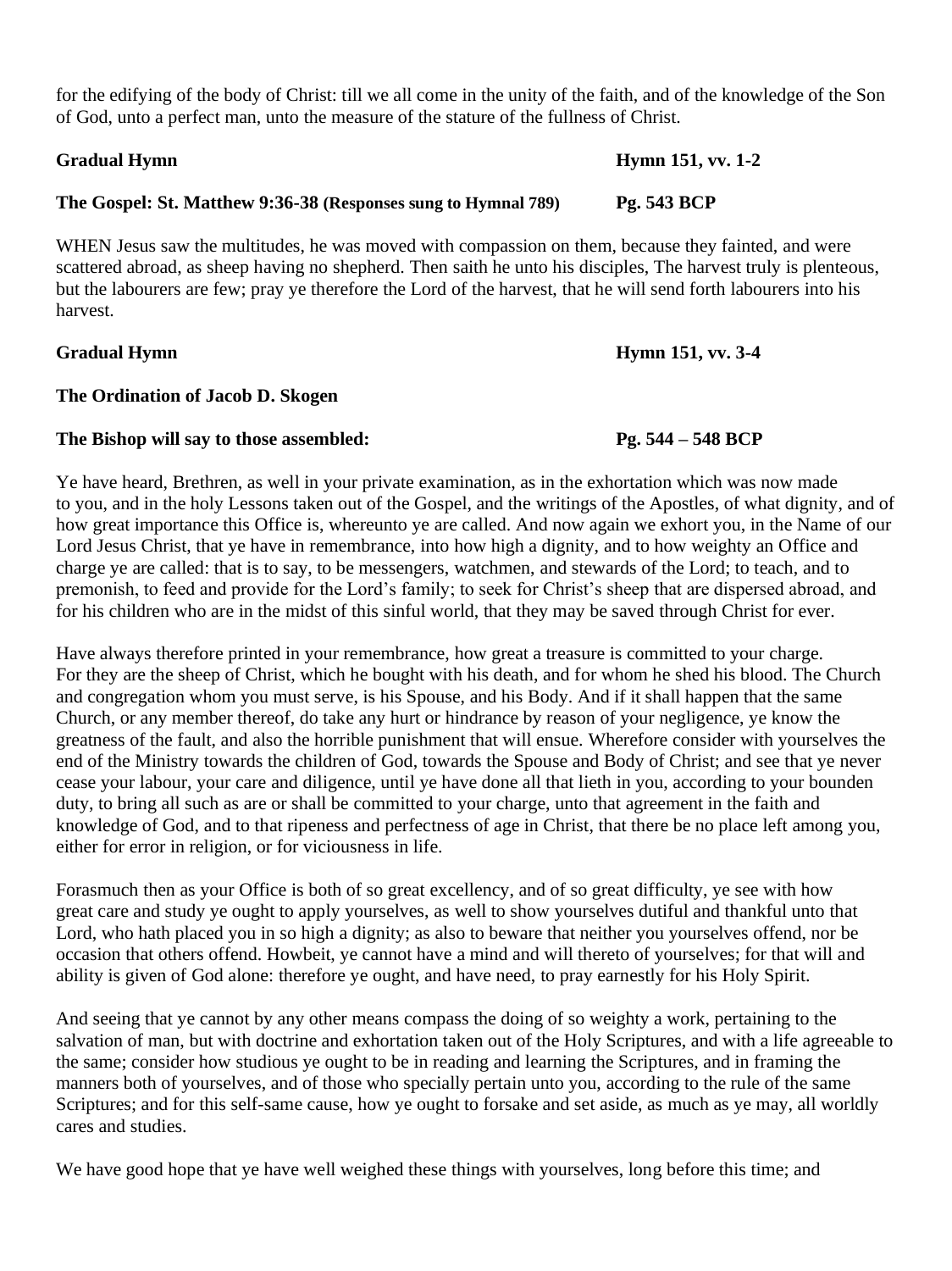that ye have clearly determined, by God's grace, to give yourselves wholly to this Office, whereunto it hath pleased God to call you: so that, as much as lieth in you, ye will apply yourselves wholly to this one thing, and draw all your cares and studies this way; and that ye will continually pray to God the Father, by the mediation of our only Saviour Jesus Christ, for the heavenly assistance of the Holy Ghost; that, by daily reading and weighing the Scriptures, ye may wax riper and stronger in your Ministry; and that ye may so endeavour yourselves, from time to time, to sanctify the lives of you and yours, and to fashion them after the Rule and Doctrine of Christ, that ye may be a wholesome and godly examples and patterns for the people to follow.

And now, that this present congregation of Christ may also understand your minds and wills in these things, and that this your promise may the more move you to do your duties; ye shall answer plainly to these things, which we, in the Name of God, and of his Church, shall demand of you touching the same

## *Then, the people being seated, the Bishop shall say unto him who is to be ordained Priest as follows.*

DO you think in your heart, that you are truly called, according to the will of our Lord Jesus Christ, and according to the Canons of this Church, to the Order and Ministry of Priesthood? **Answer.** I think it.

**Bishop.** Are you persuaded that the Holy Scriptures contain all Doctrine required as necessary for eternal salvation through faith in Jesus Christ? And are you determined, out of the said Scriptures to instruct the people committed to your charge; and to teach nothing, as necessary to eternal salvation, but that which you shall be persuaded may be concluded and proved by the Scripture? **Answer.** I am so persuaded, and have so determined, by God's grace.

**Bishop.** Will you then give your faithful diligence always so to minister the Doctrine and Sacraments, and the Discipline of Christ, as the Lord hath commanded, and as this Church hath received the same, according to the Commandments of God; so that you may teach the people committed to your cure and charge with all diligence to keep and observe the same?

**Answer.** I will so do, by the help of the Lord.

**Bishop.** Will you be ready, with all faithful diligence, to banish and drive away from the Church all erroneous and strange doctrines contrary to God's Word; and to use both public and private monitions and exhortations, as well to the sick as to the whole, within your cures, as need shall require, and occasion shall be given? **Answer.** I will, the Lord being my helper.

**Bishop.** Will you be diligent in Prayers, and in reading the Holy Scriptures, and in such studies as help to the knowledge of the same, laying aside the study of the world and the flesh? **Answer.** I will endeavor so to do, the Lord being my helper.

**Bishop**. Will you be diligent to frame and fashion your own of Christ; and to make both yourselves and them, as much is in you lieth, wholesome examples and patterns to the flock of Christ? **Answer.** I will apply myself thereto, the Lord being my helper.

**Bishop**. Will you maintain and set forwards, as much as lieth in you, quietness, peace, and love, among all Christian people, and especially among those who are or shall be committed to your charge? **Answer.** I will so do, the Lord being my helper.

**Bishop.** Will you reverently obey your Bishop, and other chief Ministers, who may have the charge and government over you; following with a glad mind and will their godly admonitions, and submitting yourselves to their godly judgements?

**Answer.** I will so do, the Lord being my helper.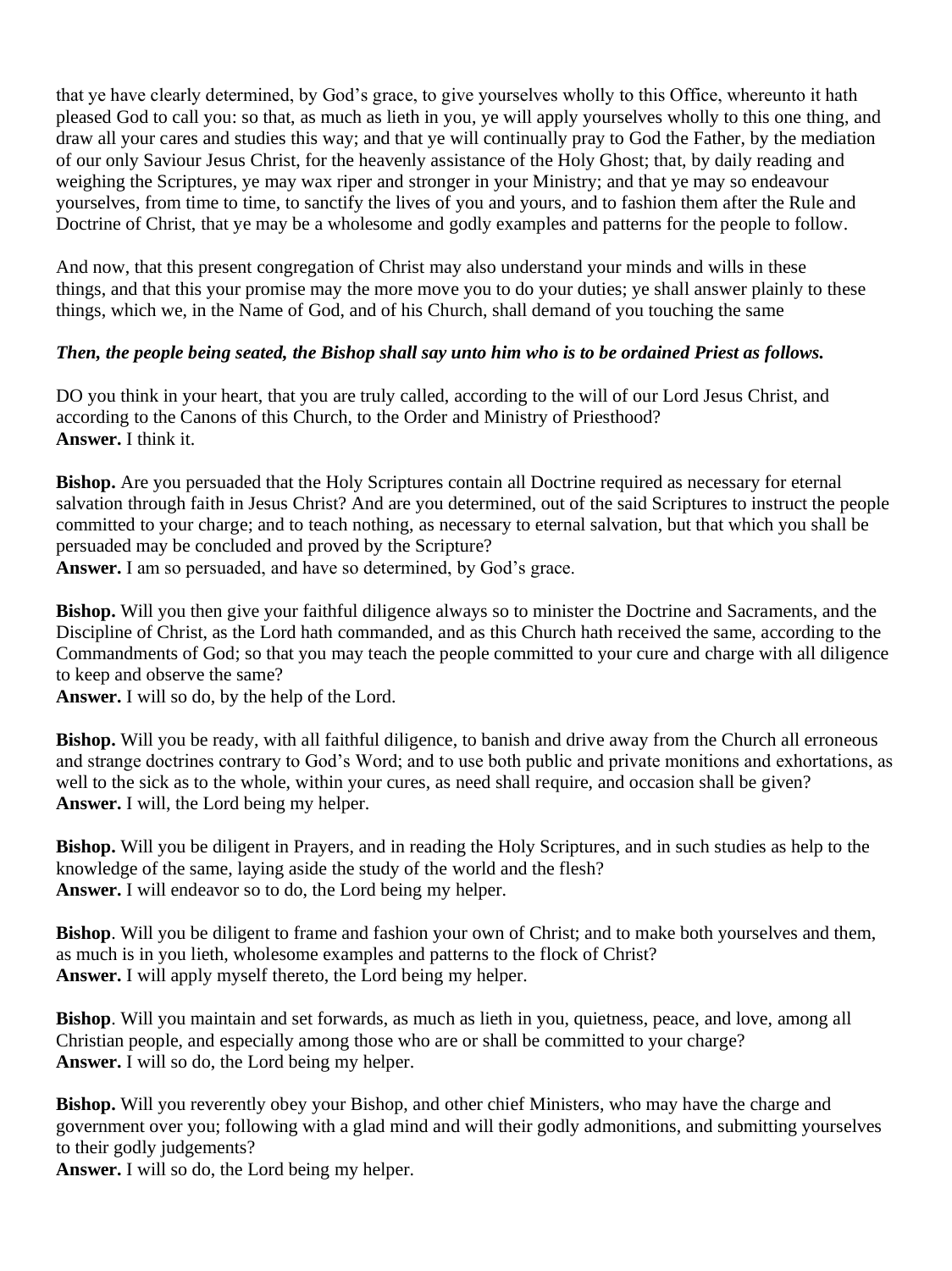### *Here shall the Oath of Conformity be signed*

### **All stand.**

**Bishop:** Almighty God, who hath given you this will to do all these things; Grant also unto you strength and power to perform the same, that he may accomplish his work which he hath begun in you; through Jesus Christ our Lord. *Amen.*

**After which, the person to be ordained Priest, kneeling, and all others standing, the Bishop shall sing or say the Veni, Creator Spiritus; the Bishop beginning, and the Presbyters, and others who are present, answering by verses, as follows.**

### **Veni, Creator Spiritus. Pg. 548 BCP**

COME, Holy Ghost, our souls inspire, *And lighten with celestial fire.* Thou the anointing Spirit art, *Who dost thy seven-fold gifts impart.*

Thy blessed unction from above, *Is comfort, life, and fire of love.* Enable with perpetual light *The dullness of our blinded sight*.

Anoint and cheer our soiléd face *With the abundance of thy grace*. Keep far our foes, give peace at home; *Where thou art guide, no ill can come*.

Teach us to know the Father, Son, *And thee, of both, to be but One;* That, through the ages all along, *This may be our endless song:* Praise to thy eternal merit, *Father, Son, and Holy Spirit*.

### **Then shall the Bishop say:** Let us pray. **Pg.** 549 BCP

Almighty God, and heavenly Father, who, of thine infinite love and goodness towards us, hast given to us thine only and most dearly beloved Son Jesus Christ, to be our Redeemer, and the Author of everlasting life; who, after he had made perfect our redemption by his death, and was ascended into heaven, sent abroad into the world his Apostles, Prophets, Evangelists, Doctors, and Pastors; by whose labour and ministry he gathered together a great flock in all the parts of the world, to set forth the eternal praise of thy holy Name.

For these so great benefits of thine eternal goodness, and for that thou hast vouchsafed to call this thy servant here present to the same Office and Ministry, appointed for the salvation of mankind, we render unto thee most hearty thanks, we praise and worship thee; and we humbly beseech thee, by the same thy blessed Son, to grant unto all, which either here or elsewhere call upon thy holy Name, that we may continue to show ourselves thankful unto thee for these and all thine other benefits; and that we may daily increase and go forwards in the knowledge and faith of thee and thy Son, by the Holy Spirit.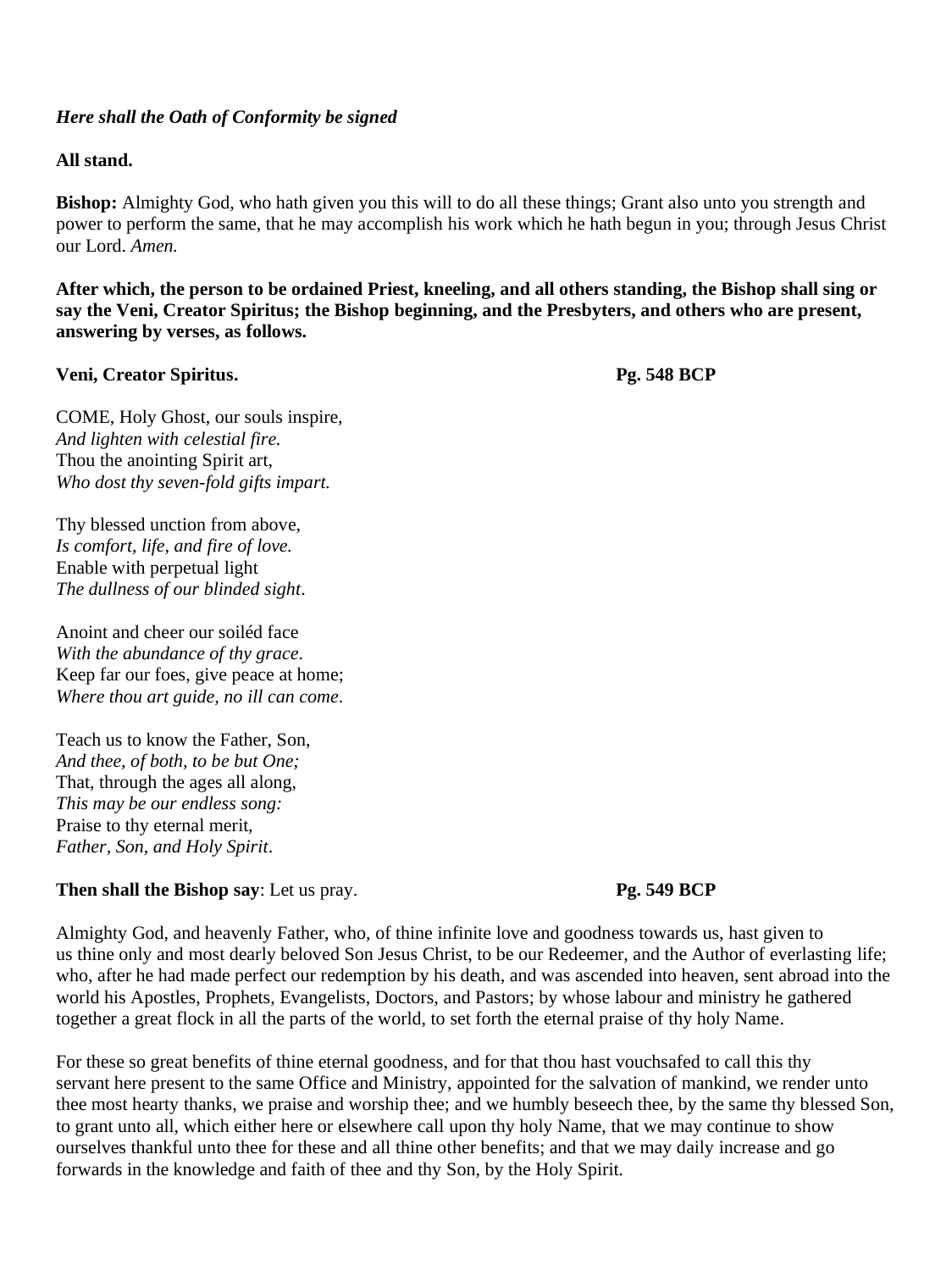So that as well by these thy Ministers, as by them over whom they shall be appointed thy Ministers, thy holy Name may be for ever glorified, and thy blessed kingdom enlarged; through the same thy Son Jesus Christ our Lord, who liveth and reigneth with thee in the unity of the same Holy Spirit, world without end. *Amen.*

### **The Laying On of Hands Pg. 550 BCP**

### *When this Prayer is done, the Bishop with the Presbyters present, shall lay their hands severally upon the head of him that is to receive the Order of Priesthood; the Receiver humbly kneeling, and the Bishop saying,*

TAKE thou Authority to execute the Office of a Priest in the Church of God, now committed to thee by the Imposition of our hands. And be thou a faithful dispenser of the Word of God, and of his holy Sacraments; In the Name of the Father, and of the Son, and of the Holy Ghost. *Amen.*

### **Presentation of the Bible Pg. 550 BCP**

### *¶ Then the Bishop shall deliver to him, kneeling, the Bible into his hand, saying,*

TAKE thou Authority to preach the Word of God, and to minister the holy Sacraments in the congregation, where thou shalt be lawfully appointed thereunto.

### **Vesting in Stole and Chasuble**

I BELIEVE in one God the Father Almighty, Maker of heaven and earth, And of all things visible and invisible: And in one Lord Jesus Christ, the only begotten Son of God, Begotten of his Father before all worlds, God of God, Light of Light, Very God of very God, Begotten, not made, Being of one substance with the Father, By whom all things were made: Who for us men and for our salvation came down from heaven, And was incarnate by the Holy Ghost of the Virgin Mary, And was made man, And was crucified also for us under Pontius Pilate. He suffered and was buried, And the third day he rose again according to the Scriptures, And ascended into heaven, And sitteth on the right hand of the Father. And he shall come again with glory to judge both the quick and the dead; Whose kingdom shall have no end.

And I believe in the Holy Ghost, The Lord, and Giver of life, Who proceedeth from the Father and the Son, Who with the Father and the Son together is worshiped and glorified, Who spake by the Prophets. And I believe one holy Catholic and Apostolic Church. I acknowledge one Baptism for the remission of sins. And I look for the Resurrection of the dead, And the Life of the world to come. *Amen.*

### **Announcements**

**At Offertory:** *A Mighty Fortress – arr. By Rich Heffler, Adrianna Howden, Oboe*

**Offertory Sentence Pg. 92 BCP**

**Doxology** *(sung to Hymnal 208)*

*Unison:* ALL things come of thee, O LORD, and of thine own have we given thee. *Amen*. 1 Chronicles 29:14

### **Invitation to Communion Pg. 105 BCP**

### **Nicene Creed Pg. 89-90 BCP**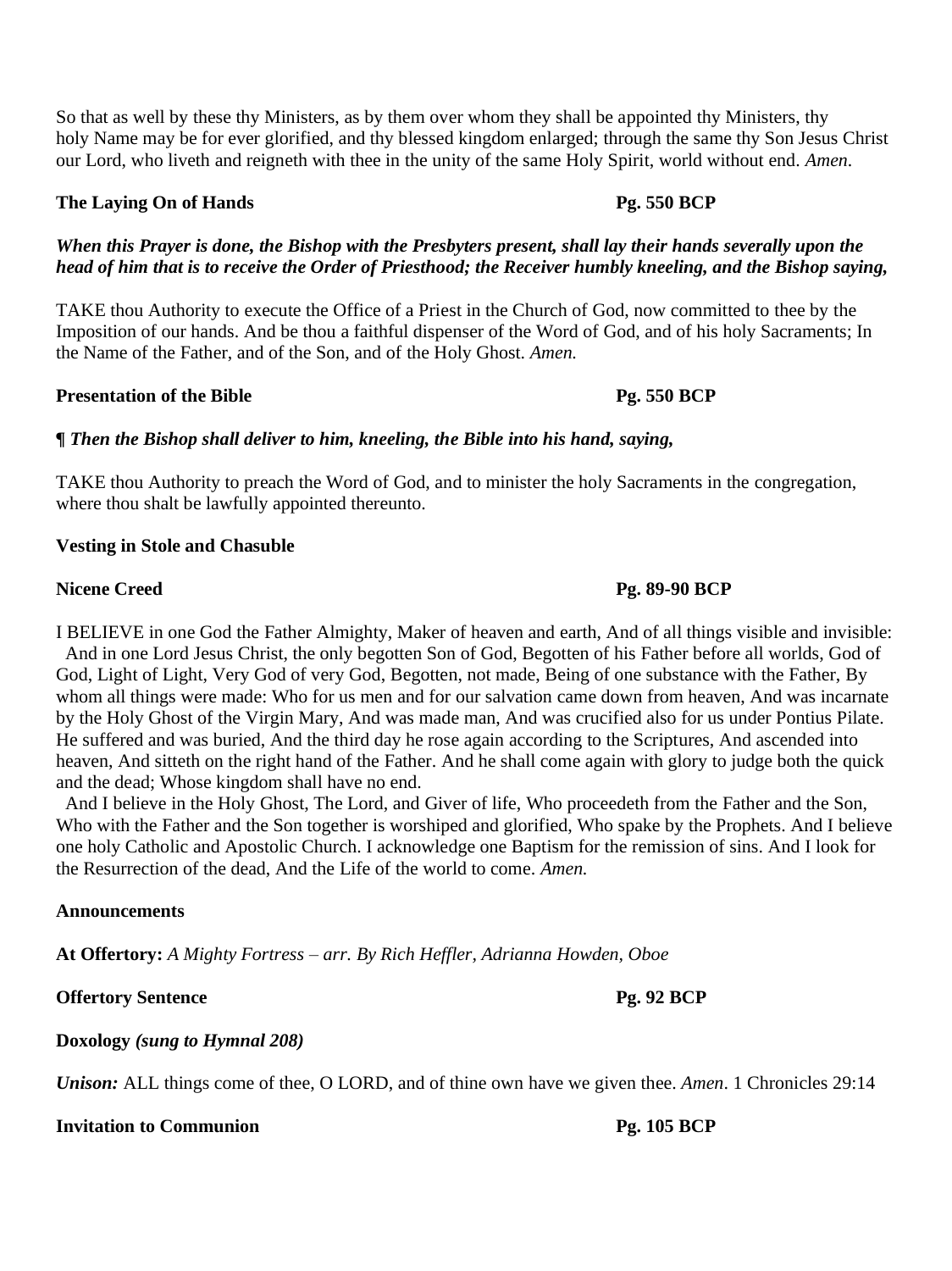OUR fellow Christians of other branches of Christ's Church, and all who love our Divine Lord and Saviour Jesus Christ in sincerity, are affectionately invited to the Lord's Table

## **Prayers for the Church Pg. 105 BCP**

Let us pray for the whole state of Christ's Church militant.

ALMIGHTY and everliving God, who by thy holy Apostle hast taught us to make prayers, and supplications, and to give thanks for all men; We humbly beseech thee most mercifully to accept our [\*alms and ] oblations, and to receive these our prayers, which we offer unto thy Divine Majesty; beseeching thee to inspire continually the universal Church with the spirit of truth, unity, and concord: And grant that all those who do confess thy holy Name may agree in the truth of thy holy Word, and live in unity and godly love. We beseech thee also, so to direct and dispose the hearts of all Christian rulers, that they may truly and impartially administer justice, to the punishment of wickedness and vice, and to the maintenance of thy true religion, and virtue. Give grace, O heavenly Father, to all Bishops and other Ministers, that they may, both by their life and doctrine, set forth thy true and lively Word, and rightly and duly administer thy holy Sacraments. And to all thy People give thy heavenly grace; and especially to this congregation here present; that, with meek heart and due reverence, they may hear, and receive thy holy Word; truly serving thee in holiness and righteousness all the days of their life. And we most humbly beseech thee, of thy goodness, O Lord, to comfort and succour all those, who in this transitory life are in trouble, sorrow, need, sickness, or any other adversity. And we also bless thy holy Name for all thy servants departed this life in thy faith and fear; beseeching thee to give us grace so to follow their good examples, that with them we may be partakers of thy heavenly kingdom. Grant this, O Father, for Jesus Christ's sake, our only Mediator and Advocate. *Amen.*

**Celebrant:** Lord, in Thy mercy. People: *Hear our prayer.*

### **Confession and Absolution Pg. 107 BCP**

**Celebrant:** YE who do truly and earnestly repent you of your sins, and are in love and charity with your neighbours, and intend to lead a new life, following the commandments of God, and walking from henceforth in his holy ways; Draw near with faith, and take this holy Sacrament to your comfort; and make your humble confession to Almighty God, devoutly kneeling.

ALMIGHTY God, Father of our Lord Jesus Christ, Maker of all things, Judge of all men; We acknowledge and bewail our manifold sins and wickedness, which we, from time to time, most grievously have committed, by thought, word, and deed, against thy Divine Majesty, Provoking most justly thy wrath and indignation against us. We do earnestly repent and are heartily sorry for these our misdoings; The remembrance of them is grievous unto us; The burden of them is intolerable. Have mercy upon us, have mercy upon us, most merciful Father; For thy Son our Lord Jesus Christ's sake, forgive us all that is past; And grant that we may ever hereafter Serve and please thee in newness of life, To the honour and glory of thy Name; Through Jesus Christ our Lord. *Amen.*

### **Absolution and Comfortable Words Pg. 108 – 109 BCP**

ALMIGHTY God, our heavenly Father, who of his great mercy hath promised forgiveness of sins to all those who with hearty repentance and true faith turn unto him; Have mercy upon you; pardon and deliver you from all your sins; confirm and strengthen you in all goodness; and bring you to everlasting life; through Jesus Christ our Lord. *Amen.*

Hear what comfortable words our Saviour Christ saith unto all who truly turn to him.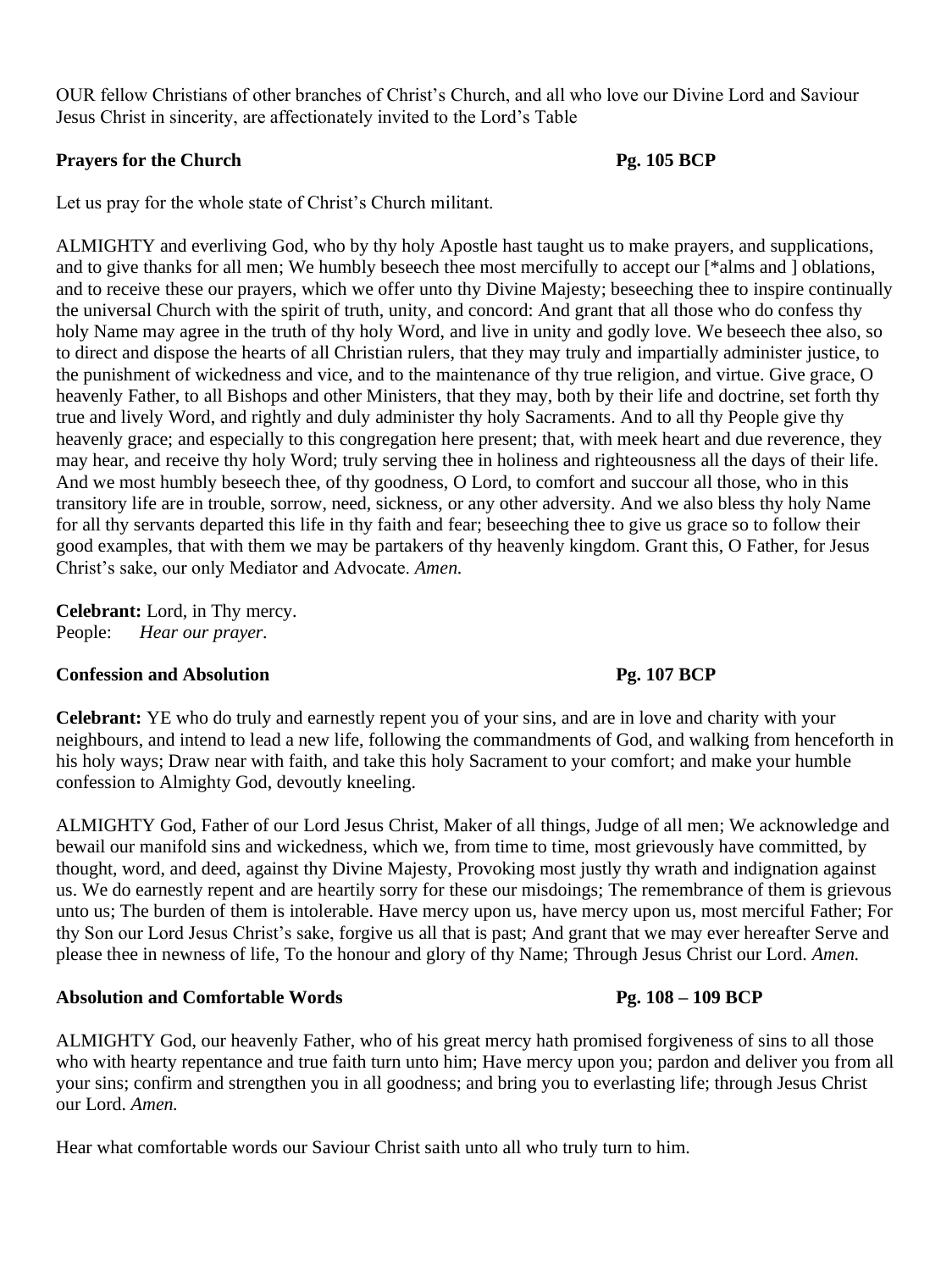COME unto me, all ye that travail and are heavy laden, and I will refresh you. St. Matthew 11:28 So God loved the world, that he gave his only-begotten Son, to the end that all that believe in him should not perish, but have everlasting life. St. John 3:16

Hear also what Saint Paul saith. This is a true saying, and worthy of all men to be received, That Christ Jesus came into the world to save sinners. 1 Timothy 1:15

Hear also what Saint John saith. If any man sin, we have an Advocate with the Father, Jesus Christ the righteous; and he is the propitiation for our sins. 1 St. John 2:1, 2

## **Sanctus & Benedictus (sung-hymnal 756) Pg. 109 – 111 BCP**

**Celebrant:** Lift up your hearts.

People: *We lift them up unto the Lord.* 

**Celebrant:** Let us give thanks unto our Lord God.

People: *It is meet and right so to do.*

**Celebrant:** It is very meet, right, and our bounden duty, that we should at all times, and in all places, give thanks unto thee, O Lord, Holy Father, Almighty, Everlasting God.

**Proper Preface:** Through thy most dearly beloved Son Jesus Christ our Lord; who, after his most glorious Resurrection, manifestly appeared to all his Apostles, and in their sight ascended up into heaven, to prepare a place for us; that where he is, thither we might also ascend, and reign with him in glory;

**Celebrant:** Therefore with Angels and Archangels, and with all the company of heaven, we laud and magnify thy glorious Name; evermore praising thee, and saying:

People: *Holy, Holy, Holy, Lord God of hosts. Heaven and earth are full of thy glory: Glory be to thee, O Lord Most High. Blessed is He that cometh in the name of the Lord. Hosanna in the highest.* 

# **Prayer of Consecration Pg. 111-112 BCP**

ALL glory be to thee, Almighty God, our heavenly Father, who of thy tender mercy didst give thine only Son Jesus Christ to suffer death upon the Cross for our redemption; who made there (by his one oblation of himself once offered) a full, perfect, and sufficient sacrifice, oblation, and satisfaction, for the sins of the whole world; and did institute, and in his holy Gospel command us to continue, a perpetual memory of that his precious death and sacrifice, until his coming again; Hear us, O merciful Father, we most humbly beseech thee; and grant that we receiving these thy creatures of bread and wine, according to thy Son our Saviour Jesus Christ's holy institution, in remembrance of his death and passion, may be partakers of his most blessed Body and Blood: who, in the same night in which he was betrayed, took Bread; and when he had given thanks, he brake it, and gave it to his disciples, saying, Take, eat, this is my Body which is given for you: Do this in remembrance of me. Likewise after supper he took the Cup; and, when he had given thanks, he gave it to them, saying, Drink ye all of this; for this is my Blood of the New Testament, which is shed for you and for many for the remission of sins: Do this, as oft as ye shall drink it, in remembrance of me. *Amen.*

# **Oblation Pg. 112 BCP**

W HEREFORE, O Lord and heavenly Father, according to the institution of thy dearly beloved Son our Saviour Jesus Christ, we, thy humble servants, do celebrate and make here before thy Divine Majesty, with these thy holy gifts, which we now offer unto thee, the memorial thy Son hath commanded us to make; having in remembrance his blessed passion and precious death, his mighty resurrection and glorious ascension; rendering unto thee most hearty thanks for the innumerable benefits procured unto us by the same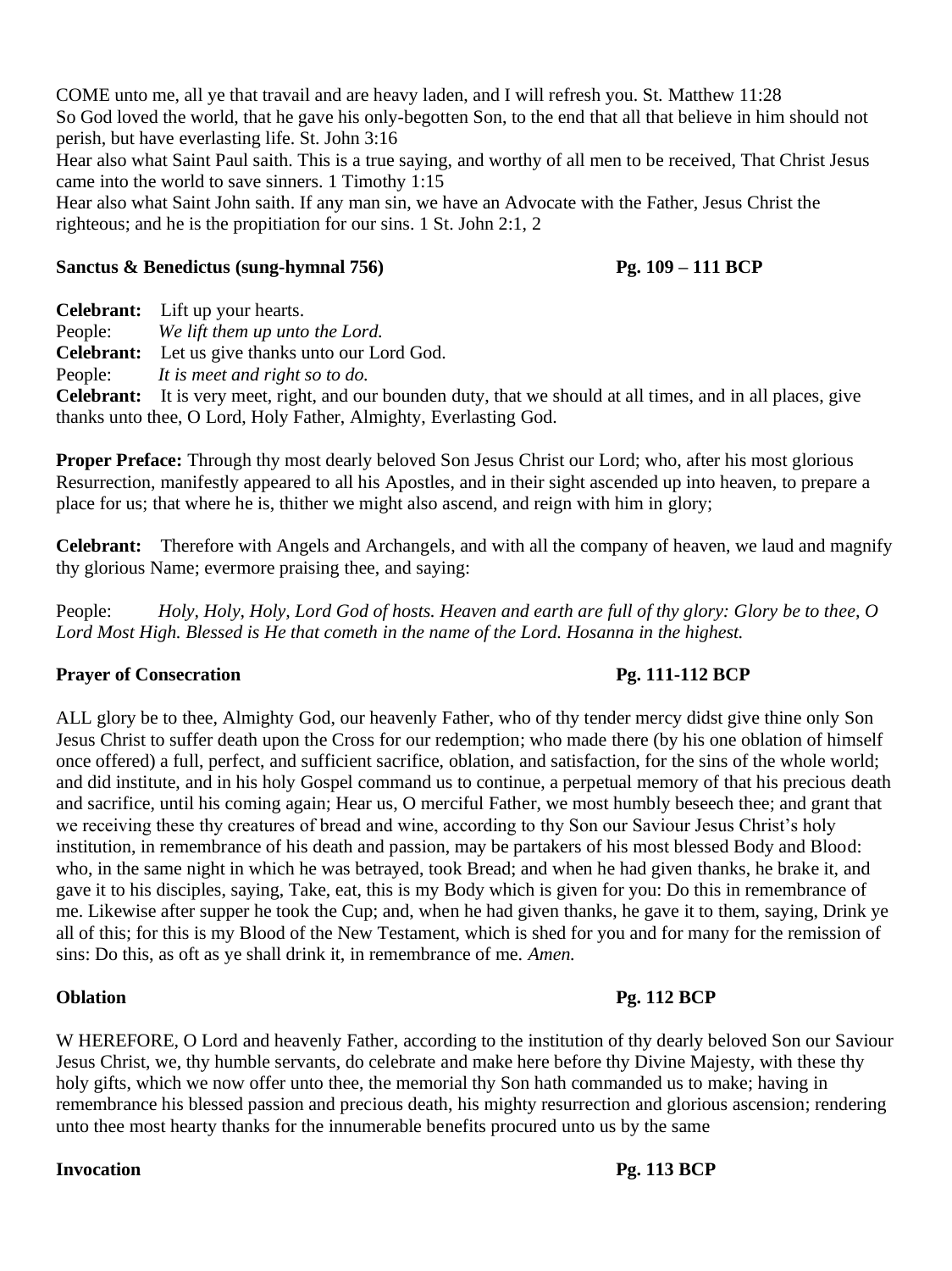AND we most humbly beseech thee, O merciful Father, to hear us; and, of thine almighty goodness, vouchsafe to bless and sanctify, with thy Word and Holy Spirit, these thy gifts and creatures of bread and wine; that we, receiving them according to thy Son our Saviour Jesus Christ's holy institution, in remembrance of his death and passion, may be partakers of his most blessed Body and Blood. AND we earnestly desire thy fatherly goodness, mercifully to accept this our sacrifice of praise and thanksgiving; most humbly beseeching thee to grant that, by the merits and death of thy Son Jesus Christ, and through faith in his blood, we, and all thy whole Church, may obtain remission of our sins, and all other benefits of his passion. And here we offer and present unto thee, O Lord, our selves, our souls and bodies, to be a reasonable, holy, and living sacrifice unto thee; humbly beseeching thee, that we, and all others who shall be partakers of this Holy Communion, may worthily receive the most precious Body and Blood of thy Son Jesus Christ, be filled with thy grace and heavenly benediction, and made one body with him, that he may dwell in us, and we in him. And although we are unworthy, through our manifold sins, to offer unto thee any sacrifice; yet we beseech thee to accept this our bounden duty and service; not weighing our merits, but pardoning our offences, through Jesus Christ our Lord; by whom, and with whom, in the unity of the Holy Ghost, all honour and glory be unto thee, O Father Almighty, world without end. Amen.

## **The Lord's Prayer Pg. 113 BCP**

**Celebrant:** And now, as our Saviour Christ hath taught us, we are bold to say,

OUR Father, who art in heaven, hallowed be thy Name. Thy kingdom come. Thy will be done, on earth as it is in heaven. Give us this day our daily bread. And forgive us our trespasses, as we forgive those who trespass against us. And lead us not into temptation but deliver us from evil. For thine is the kingdom, and the power, and the glory, for ever and ever. *Amen*

## **Prayer of Humble Access Pg. 114 BCP**

WE do not presume to come to this thy Table, O merciful Lord, trusting in our own righteousness, but in thy manifold and great mercies. We are not worthy so much as to gather up the crumbs under thy Table. But thou art the same Lord, whose property is always to have mercy: Grant us, therefore, gracious Lord, so to eat the flesh of thy dear Son Jesus Christ, and to drink his blood, that our sinful bodies may be made clean by his body, and our souls washed through his most precious blood, and that we may evermore dwell in him, and he in us. *Amen.*

## **Agnus Dei (sung)**

|            | <b>Celebrant:</b> O Lamb of God, that takest away the sins of the world. |
|------------|--------------------------------------------------------------------------|
| People:    | Have mercy upon us.                                                      |
| Celebrant: | O Lamb of God, that takest away the sins of the world.                   |
| People:    | Have mercy upon us.                                                      |
| Celebrant: | O Lamb of God, that takest away the sins of the world.                   |
| People:    | Grant us thy peace.                                                      |

**Distribution** (A meditation for Spiritual Communion is available on the last page for your use during distribution)

### . **Gloria in Excelsis (sung-hymnal 796) Pg. 103 BCP**

GLORY be to God on high, and on earth peace, good will towards men. We praise thee, we bless thee, we worship thee, we glorify thee, we give thanks to thee for thy great glory, O Lord God, heavenly King, God the Father Almighty.